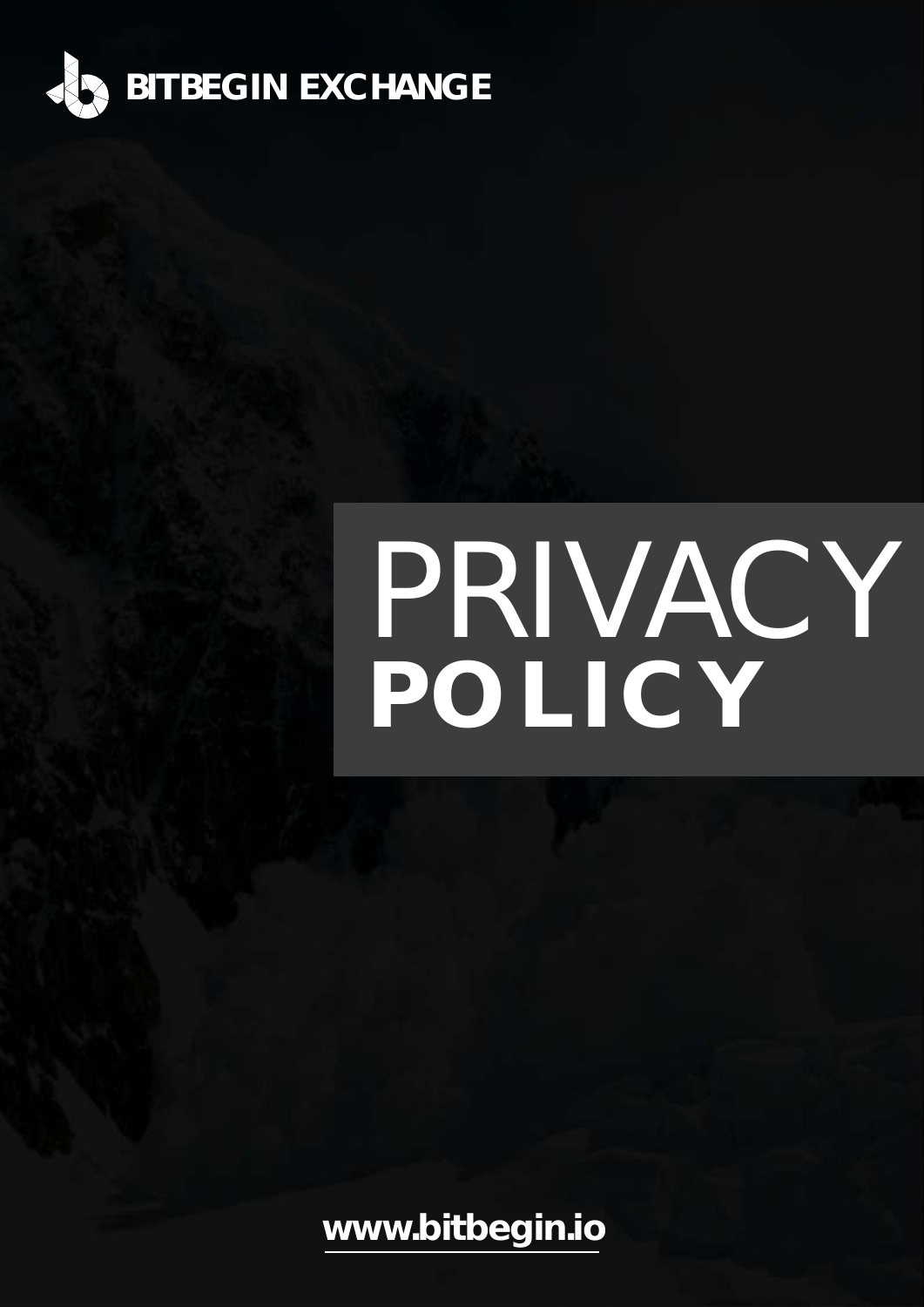- **1. Parties**
- 1.1 This Privacy Policy explains how Bitbegin Limited ("bitbegin") collects, uses, shares, and protects user information obtained through the Bitbegin.io website. The terms "we," "us," and "our" refer to Bitbegin Limited and its affiliates. We operate the Website https://www.bitbegin.io (hereinafter referred to as 'this Website' or 'the Website'), which is a platform dedicated to the transaction of digital assets and the provision of related services (hereinafter referred to as 'the Service'). For the convenience of wording in this Agreement, the Company and the Website are referred to collectively as 'we' or other applicable forms of first person pronouns in this Agreement.
- 1.2 All natural persons or other subjects who log onto this Website shall be users of this Website. For the convenience of wording in this Agreement, the users are referred to as 'you' or any other applicable forms of the second-person pronouns.
- 1.3 For the convenience of wording in this Agreement, you and we are collectively referred to as "both parties", and individually as "one party".

#### **2. Purposes of the Privacy Policy**

The Privacy Policy stipulates the types of information of yours that we may collect through your log into this Website, your registration with this Website, and/or use the services we offer, as well as how we shall use and protect the information so collected.

#### **3 Your consent**

To ensure that you have full confidence in our handling of personal data, you are advised to read and understand the terms of this Privacy Policy in detail. In particular, upon your log into our Website, regardless of whether you register with this Website, you shall be deemed to accept, agree, undertake and confirm that:

- 3.1 You, on the basis of your own free will and your requisite consent, agree to disclose your personal information to us;
- 3.2 You will comply with all the terms and limitations of this Privacy Policy;
- 3.3 You agree that we may collect your information through your log into this Website, your registration with this Website, and/or your using the Services offered by us; you agree to any changes and modifications that we may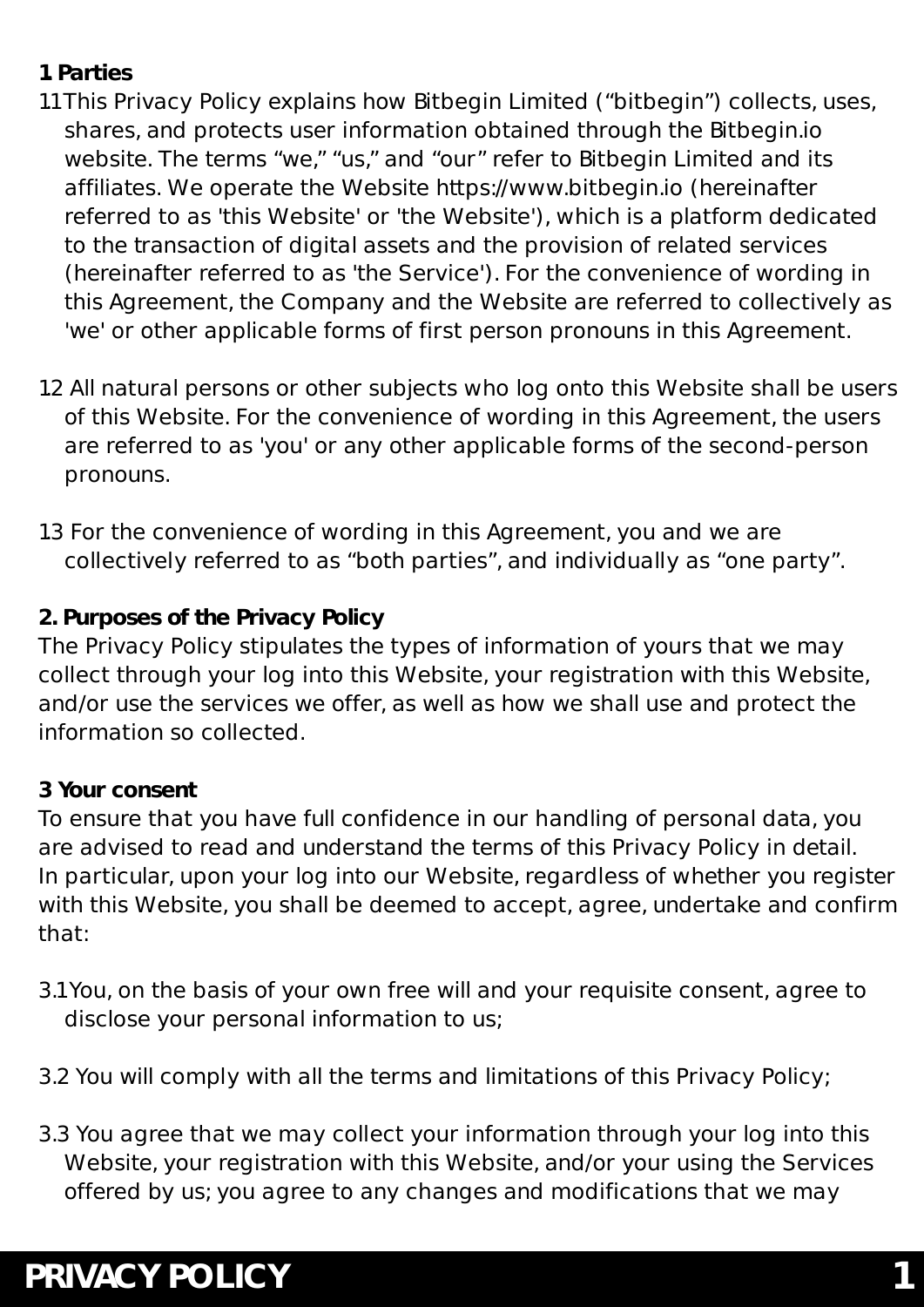make to our Privacy Policy in the future;

- 3.4 You agree that our branches, affiliates and employees may contact you in connection with the products and services that you may be interested in (unless you have indicated that you do not want to receive such information).
- **4. Information Collected**
- 4.1 When you use this Website, you agree to permit us to use cookies to track each of your actions and collect and keep all the information that you leave on this Website, including but not limited to your IP address, location, and other information.
- 4.2 If you are willing to use the services offered by this Website, you will be required to fill in and provide the following two categories of information:
- 4.2.1 **Identity Information.**

 Such information can help us verify whether you are eligible to be registered as a member of this Website. It includes but is not limited to your name, residence address, mailing address, other certificates and corresponding numbers thereof that are issued by your country or government to certify your identity information, as well as all other information that can help us to verify your identity (hereinafter referred to as 'identity information').

- 4.2.2 **Service information.** Such information helps us to contact you and provide you with the services, including but not limited to your phone number, fax number, valid email address, mailing address, and information concerning your debit card and/or other accounts (hereinafter collectively referred to as 'service information').
- 4.3 When you use this Website or the services this Website offers, we may collect more information necessary from our exclusive mailboxes or in other manners that we consider as in compliance with relevant requirements, for the purpose of improving the functions of this Website, enhancing your experience of using this Website and its services as well as the security thereof, or as is required by any court order, any applicable law, administrative regulation or any order of any other competent government agency.
- 4.4 If you visit any of links to third-party websites as are listed on this Website or any link of any of our third-party partners, you shall agree to and comply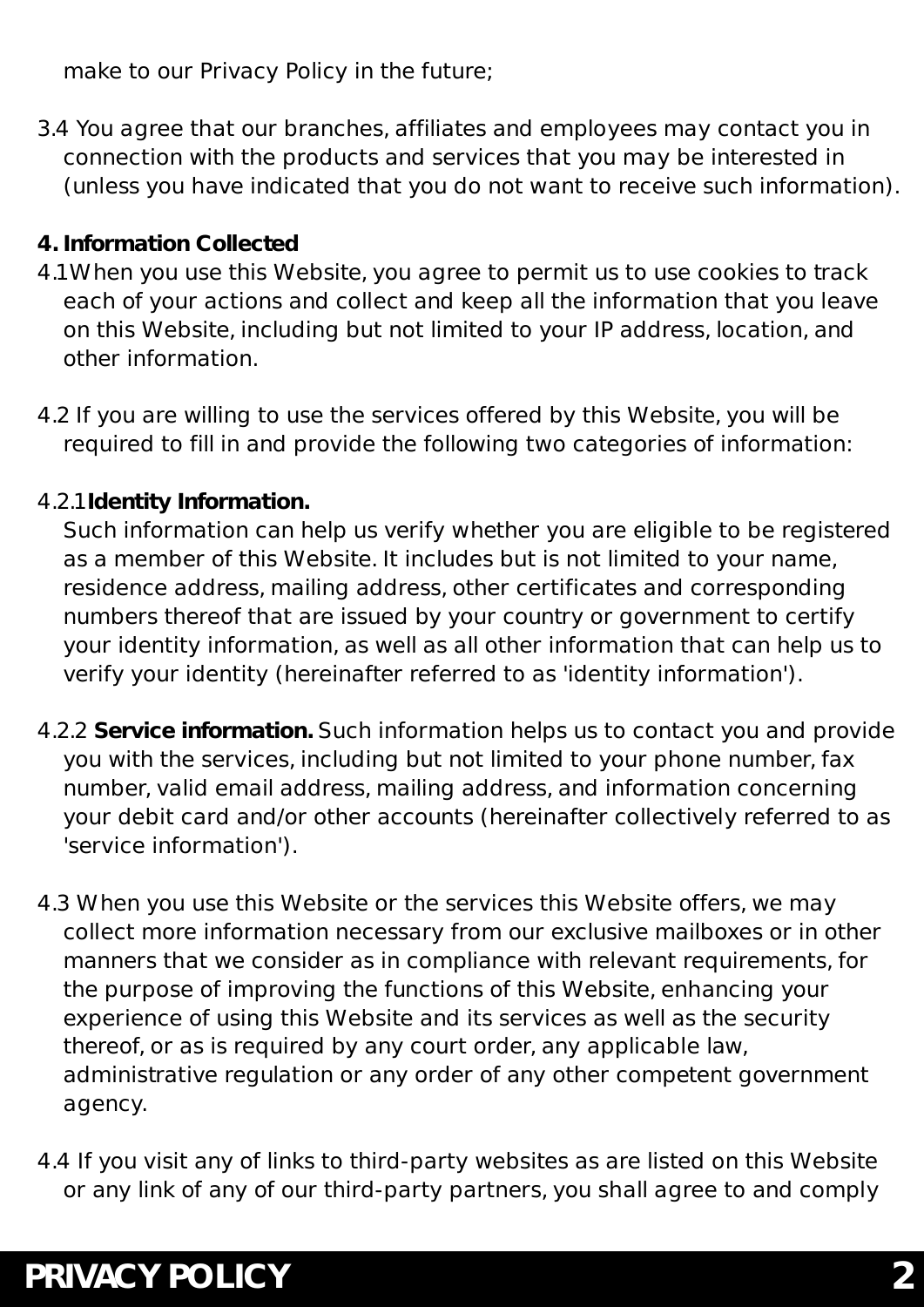with the separate and independent Privacy Policy of such third party website. We will not bear any liability for the contents and activities of such websites or the partners.

#### **5. Cookies**

- 5.1 When you visit our Website, we use Google stats via cookies to record our performance and check the effect of online advertising. Cookies are a small amount of data that is sent to your browser and stored on your computer hard drive. Only when you use your computer to access our Website can the cookies be sent to your computer hard drive.
- 5.2 Cookies are usually used to record the habits and preferences of visitors in browsing the items on our Website. The information collected by cookies is non-registered and collective statistical data and does not involve personal data.
- 5.3 Cookies, which enable the Website or service provider system to recognize your browser and capture and recall information, cannot be used to obtain data on your hard drive, your email address, or your personal data. Most browsers are designed to accept cookies. You can opt to set your browser to reject cookies, or to notify you as soon as possible if you are loaded on cookies. However, if you set your browser to disable cookies, it is possible that you may not be able to launch or use some functions of our Website.

#### **6. Purposes of Information**

6.1 We will use your information that we collect for the following purposes or in the following ways:

6.1.1 to provide you with our Services through our Website;

6.1.2 to identify and confirm your identity when you use our Website;

- 6.1.3 to improve and upgrade the services of the Website (your information and feedback received by us can help us improve the service of the Website, so that we can more effectively respond to your service requests and support needs);
- 6.1.4 to keep statistics relating to the use of our Website and to be used for data analysis carried out in cooperation with government agencies, public affairs institutions;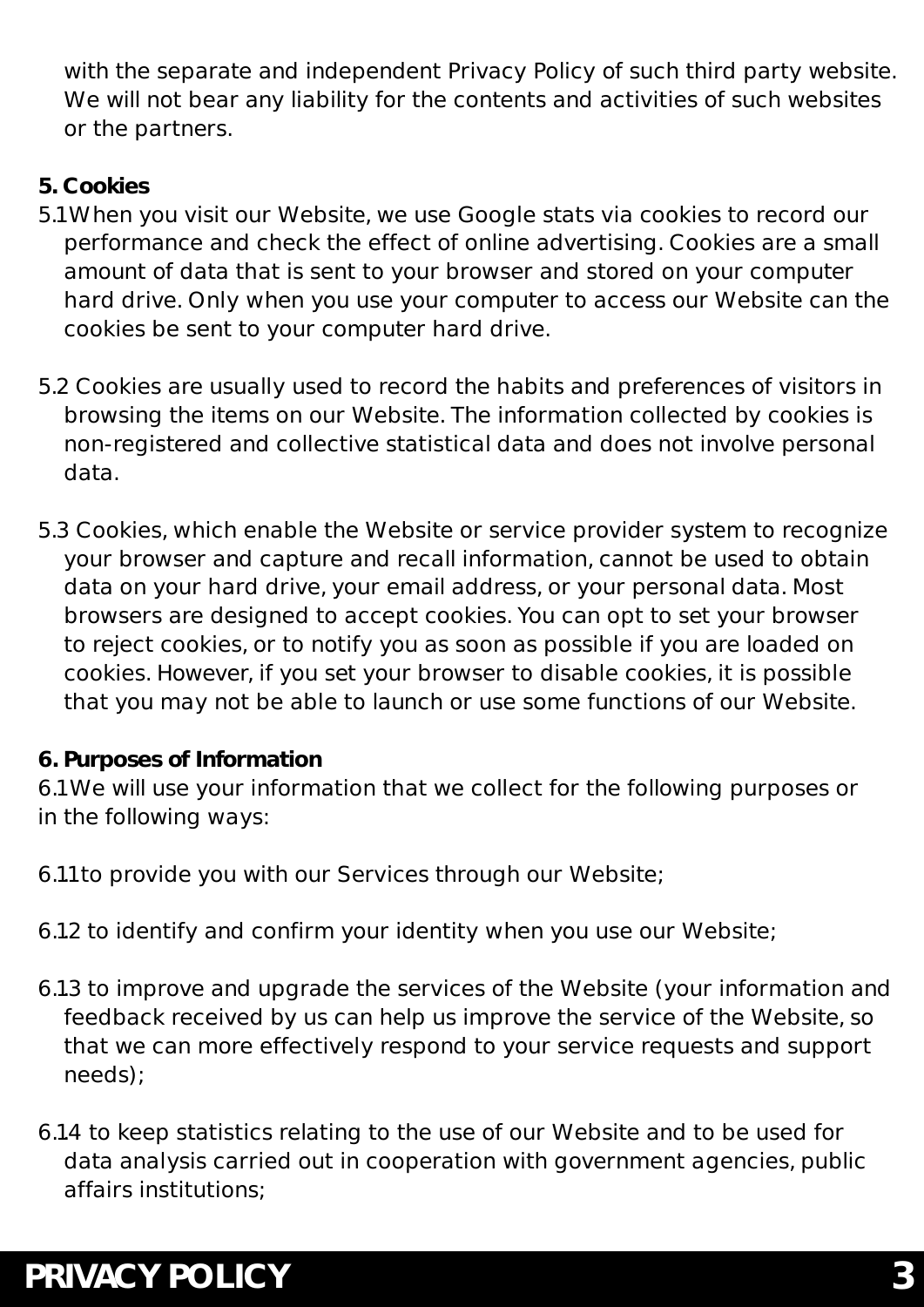- 6.1.5 to personalize your experience (your information will help us to better respond to your personalized needs);
- 6.1.6 to facilitate transactions (your information, whether public or private, will not be sold, exchanged, transferred, or otherwise provided to any other company on any grounds without your consent, except for where doing so is expressly for the purpose of completing the transaction you require);
- 6.1.7 to send e-mail regularly (the email address that you provide for the purpose of processing orders may be used to receive information on and updates to your orders, in addition to newsletters, updates, related products or services information, etc.,that we may send to you from time to time)
- 6.1.8 to meet other purposes as specified in the User Agreement of this Website and all legal means adopted for satisfying such purposes.
- 6.2 We do not sell, trade, or otherwise transfer information or allow others to collect, use information; however, such information does not involve the following parties and does not include the following information: our affiliates, trusted third parties who help us operate our websites, manage our business, or provide services to you, provided that such parties agree to keep such information confidential; When we believe that information disclosure is appropriate, or it is required by any of the applicable laws, regulations, rules or by any order of courts or other competent authorities, and is necessary for executing the strategy of our Website and ensuring the proper functioning of the Website, or as may be necessary for the related parties to provide services, or for the protection of the rights, property or safety of us or other persons. However, your information will not be provided to other parties for marketing, advertising or other purposes.
- **7. Protection of Personal Data**

7.1 We adopt appropriate physical, electronic, management and technical measures so as to protect and safeguard the security of your personal data. We will, to the greatest extent possible, ensure that any personal data collected through our Website shall be free from being subject to nuisance by any third party unrelated to us. The security measures that we may take include but are not limited to: